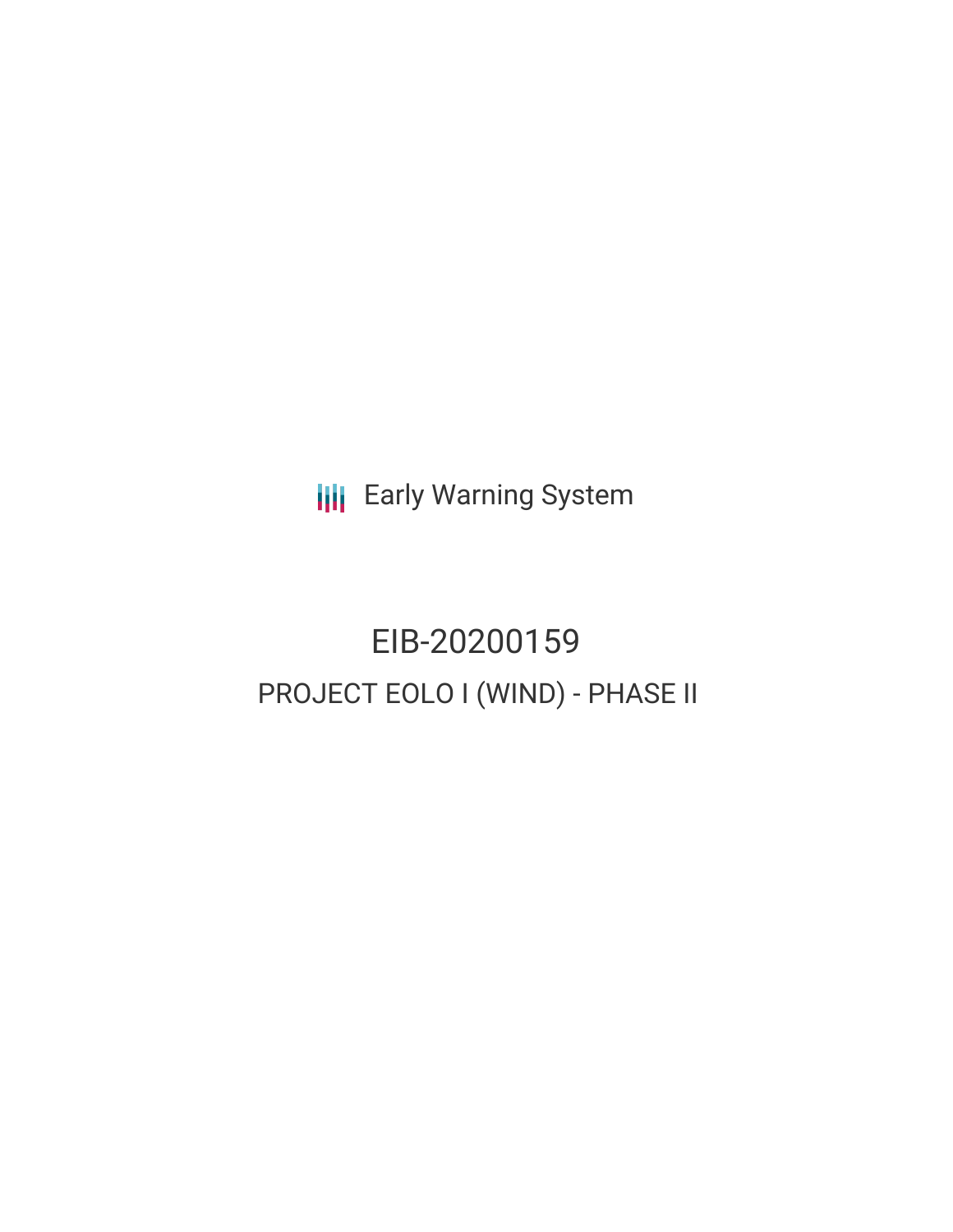

#### **Quick Facts**

| <b>Countries</b>               | Spain                          |
|--------------------------------|--------------------------------|
| <b>Financial Institutions</b>  | European Investment Bank (EIB) |
| <b>Status</b>                  | Proposed                       |
| <b>Bank Risk Rating</b>        | U                              |
| <b>Borrower</b>                | <b>GREENALIA SA</b>            |
| <b>Sectors</b>                 | Energy                         |
| <b>Investment Type(s)</b>      | Loan                           |
| <b>Investment Amount (USD)</b> | $$97.18$ million               |
| <b>Loan Amount (USD)</b>       | $$97.18$ million               |
| <b>Project Cost (USD)</b>      | \$138.22 million               |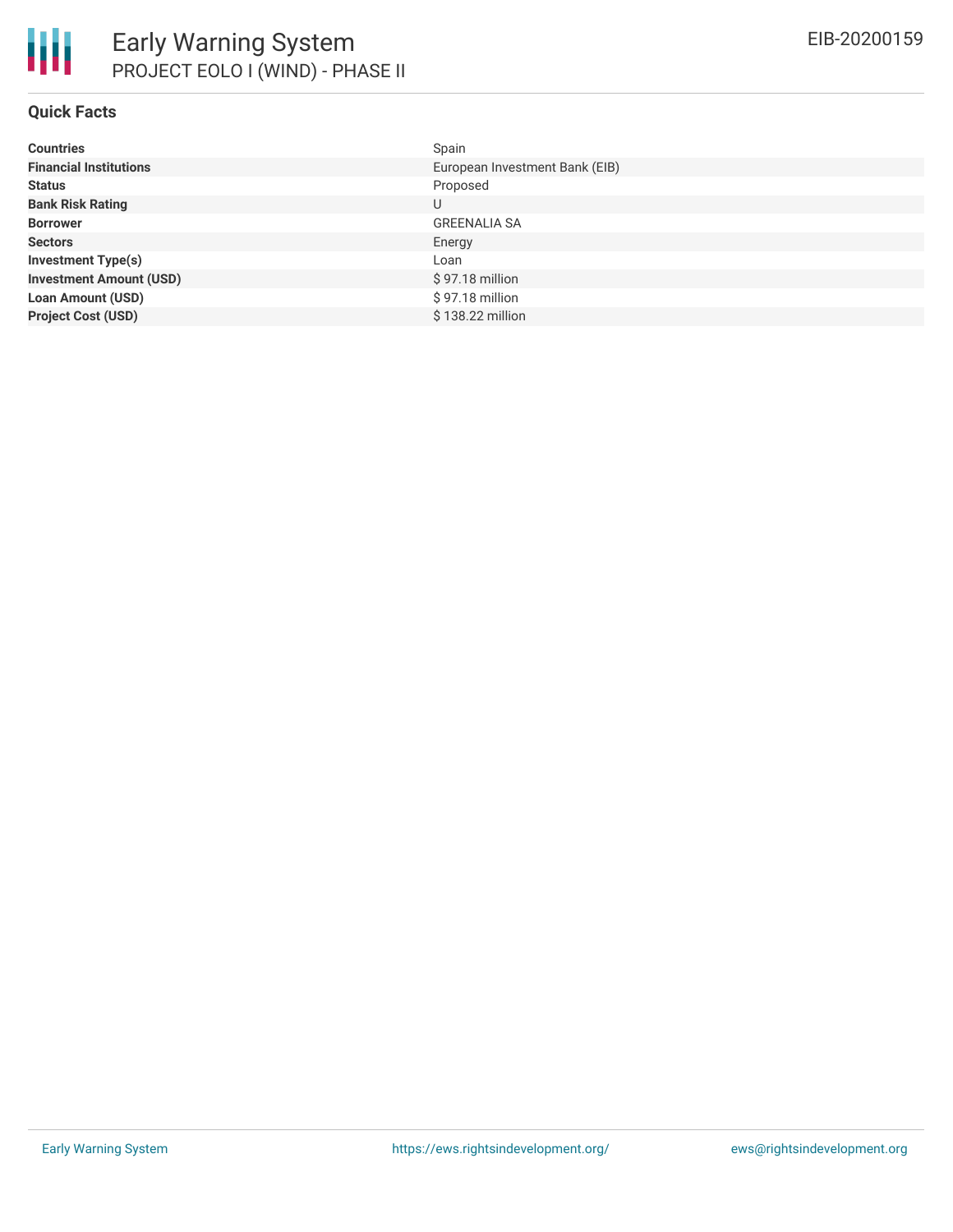

#### **Project Description**

According to EIB website, the project will finance the implementation of a portfolio of onshore wind farms to be located in the Spanish region of A Coruña (Galicia).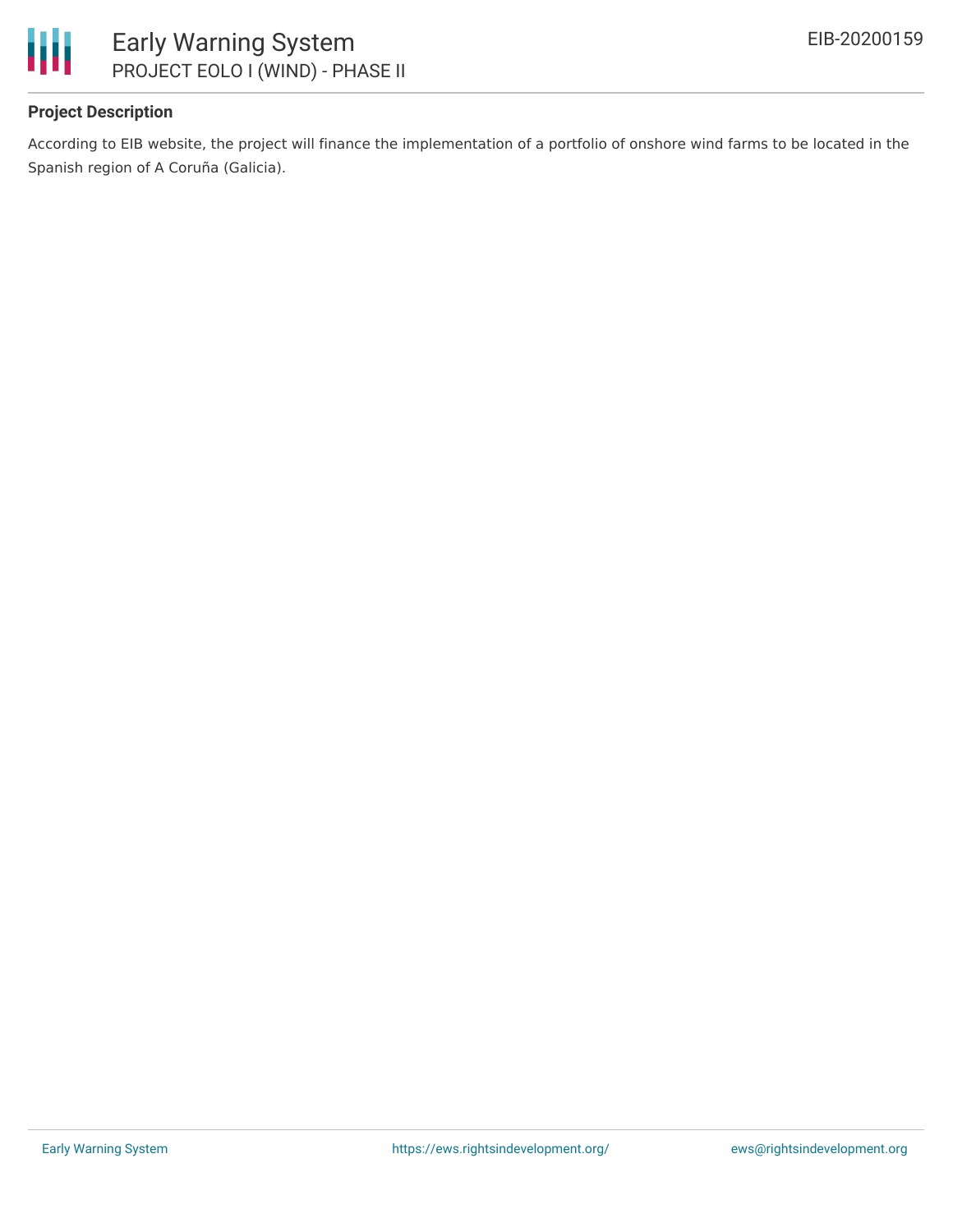

#### **Investment Description**

European Investment Bank (EIB)